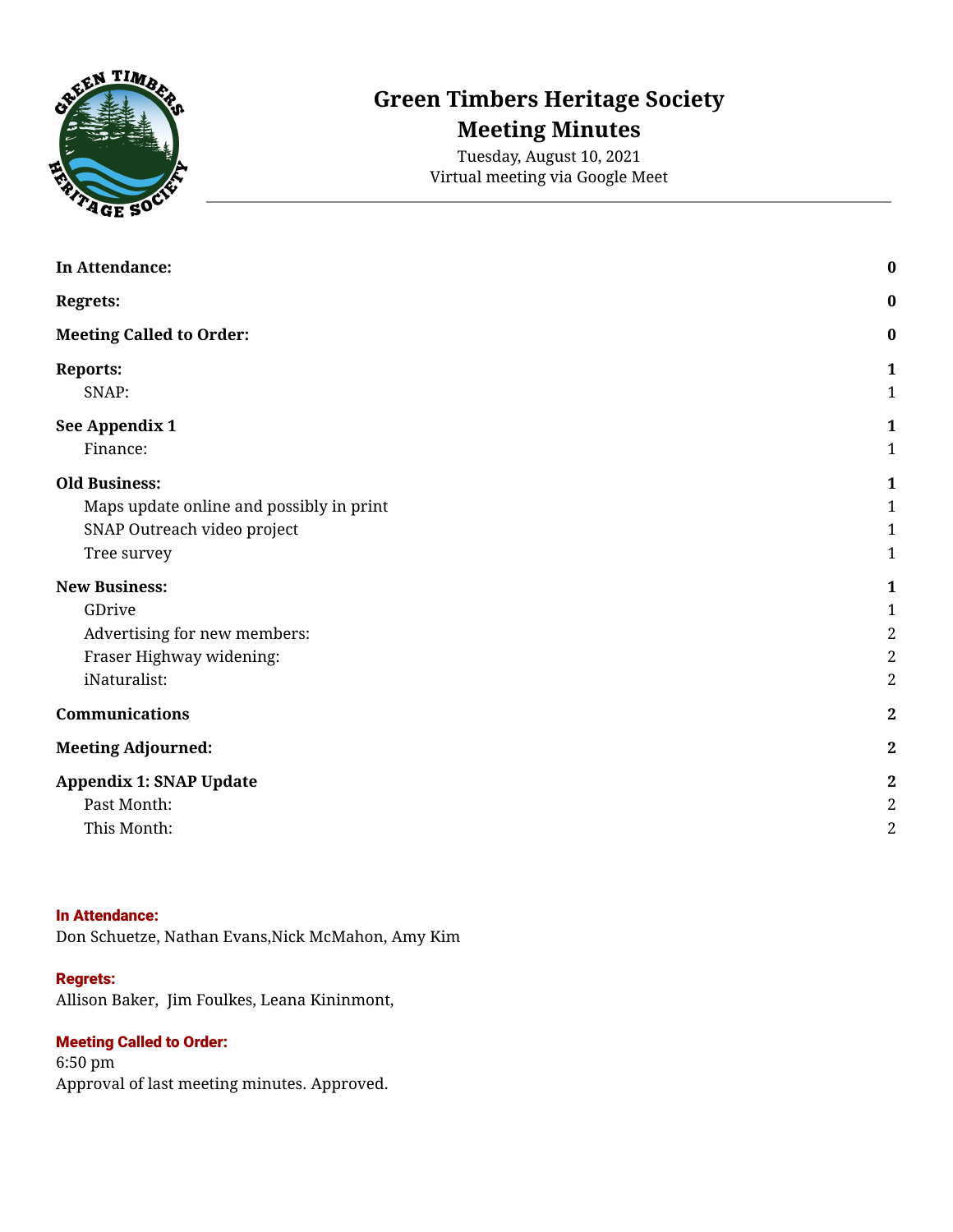# <span id="page-1-0"></span>Reports:

<span id="page-1-1"></span>**SNAP:**

<span id="page-1-2"></span>See Appendix 1 New Fall team meet-and-greet Sept 10. Don and Ellen committed To do: share SNAP videos via Youtube channel To do: get day off To do: Ellen available Aug 26 Thur 9:30-10:30 am ?

# <span id="page-1-3"></span>**Finance:**

SNAP operations account balance as of today: 81,001.92 GTHS general account 6,180.04, investment account 18,981.77

# <span id="page-1-4"></span>Old Business:

# <span id="page-1-5"></span>**Maps update online and possibly in print**

- City of Surrey has released an app called "WalkIt" <https://www.surrey.ca/parks-recreation/surrey-walks/walkit-web-map>
- Don added some google maps onto GT home page and maps page

# <span id="page-1-6"></span>**SNAP Outreach video project**

Got to share those videos!

# <span id="page-1-7"></span>**Tree survey**

-- Tree north of 100th (near101 ave and 148 street) is deemed high risk by parks department due to a dead co-dominant top ; Parks will cut off the bifurcated leader above the attachment to convert it into a wildlife stem. -- Robin, re: Fraser Highway clearing: inventory and plans

- We have requested and received the tree inventory and tree clearing plan prepared by an outside private arboricultural consultant for the City of Surrey. The plan identifies clearing limits and restrictions/protection areas as well as trees identified for removal and protection in close proximity to the new road edge.
- Nick had hoped to review these documents in the design phase of development, in order to provide comments for consideration.
- Tree removal along Fraser Hwy has already commenced and the current clearing status is not known.

From coordination with Robin Landucci at the City of Surrey, there will be additional trees exposed in the new clearing edge which may require treatment (i.e., pruning, removal, conversion to wildlife stem), for risk mitigation. These will be identified by a Parks department arborist supervising the work while it progresses. Tree protection barrier setbacks for the protection of individual trees will be determined by the parks department arborist and implemented in the field.

To Do: Follow up with Robin Landucci to obtain a running total of tree removals within the park and confirm replacement trees will be planted within GTUF?

To Do: Ask Robin if there are any tree protection drawings showing measures to protect park trees during construction.

# <span id="page-1-8"></span>New Business:

<span id="page-1-9"></span>**GDrive** Seems to be pretty good; syncs online